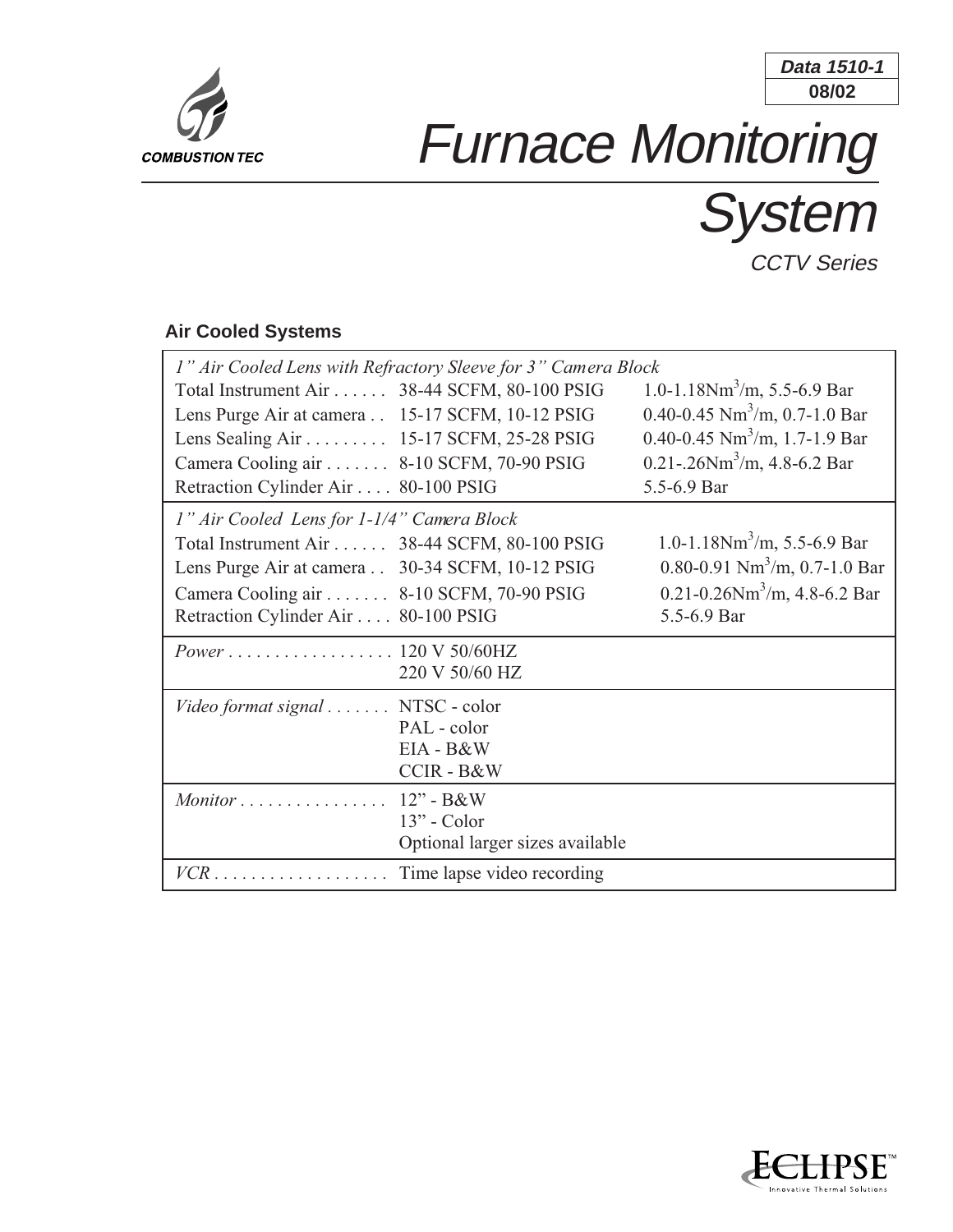**System Layout 1" Air Cooled Lens with Refractory Sleeve for 3" Camera Block**



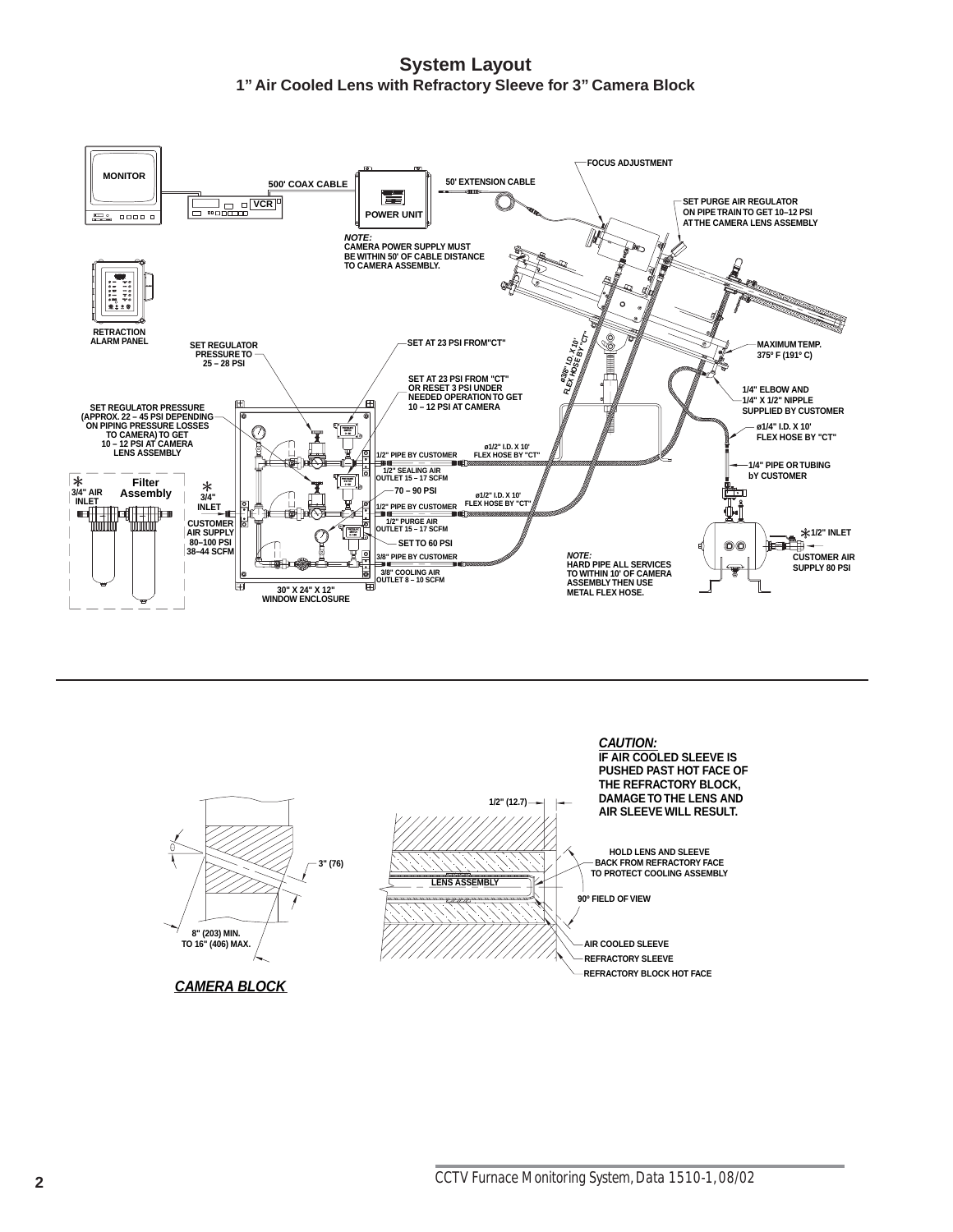**System Layout 1" Air Cooled Lens for 1-1/4" Camera Block**





**CAMERA BLOCK**